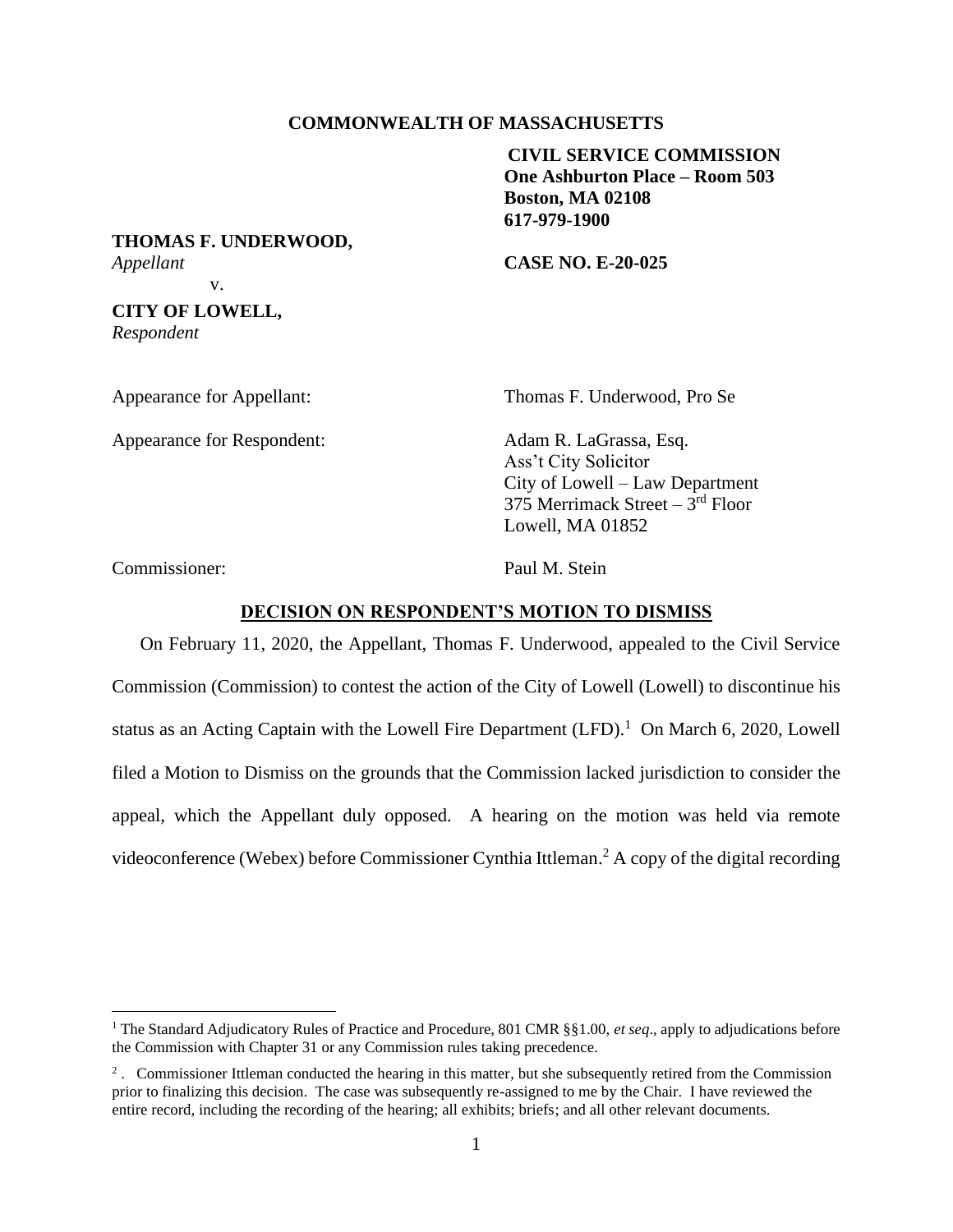of the motion hearing was provided to the parties.<sup>3</sup> For the reasons stated below, Lowell's Motion to Dismiss is granted and this appeal is dismissed.

# **FINDINGS OF FACT**

1. On or about December 26, 2019, the LFD Fire Captain assigned to Engine Company No.7 at the Stevens Street Station began an absence from work for medical reasons. (*Motion to Dismiss; Aff't of Dep. Chief Roth*)

2. The Appellant, Thomas Underwood, served as the Senior Lieutenant for Engine No. 7 at the time his Captain went out on medical leave. (*Motion to Dismiss; Aff't of Dep. Chief Roth*)

3. Pursuant to the terms of the applicable collective bargaining agreement (CBA) between Lowell and Local 853, International Association of Firefighters, AFL-CIO (the Union), as the Senior Lieutenant, the Appellant was assigned to serve "out-of-grade" as the Acting Company Captain on Engine No.7 and began to receive "out-of-grade" compensation as Acting Captain as provided by the CBA. (*Motion to Dismiss, Exhs. B & C; Aff't of Dep. Chief Roth*) 4

4. When the Engine Company No.7 Captain went out on medical leave, there was an active civil service eligible list that had been established on 7/26/2019 (the 2019 LFD Captain's Eligible List) for appointment to the rank of Fire Captain. (*Motion to Dismiss, Exh.E*)

5. The Appellant's name did not appear on the eligible list. (*Motion to Dismiss, Exh.E*).

 $3$  If there is a judicial appeal of this decision, the plaintiff in the judicial appeal becomes obligated to use the recording to supply the court with the stenographic or other written transcript of the hearing to the extent that he/she challenges the decision as unsupported by substantial evidence, arbitrary and capricious, or an abuse of discretion.

<sup>4</sup> The relevant provisions of the CBA specify:

*Art. XXXVIII, Section 4*: "When the Company Captain is absent for one (1) calendar week or more, the Company's Senior Lieutenant who serves as the Company Captain will be compensated at the rate of the Captain's rank for the full duration of the Captain's absence will [sic] full retroactivity of such compensation to the first tour of the Captain's absence. . ."

*Art. VIII, Section 2*: ". . . . This Agreement shall not be construed to deprive employees of any benefits or protections granted by the laws of the Commonwealth of Massachusetts . . . ."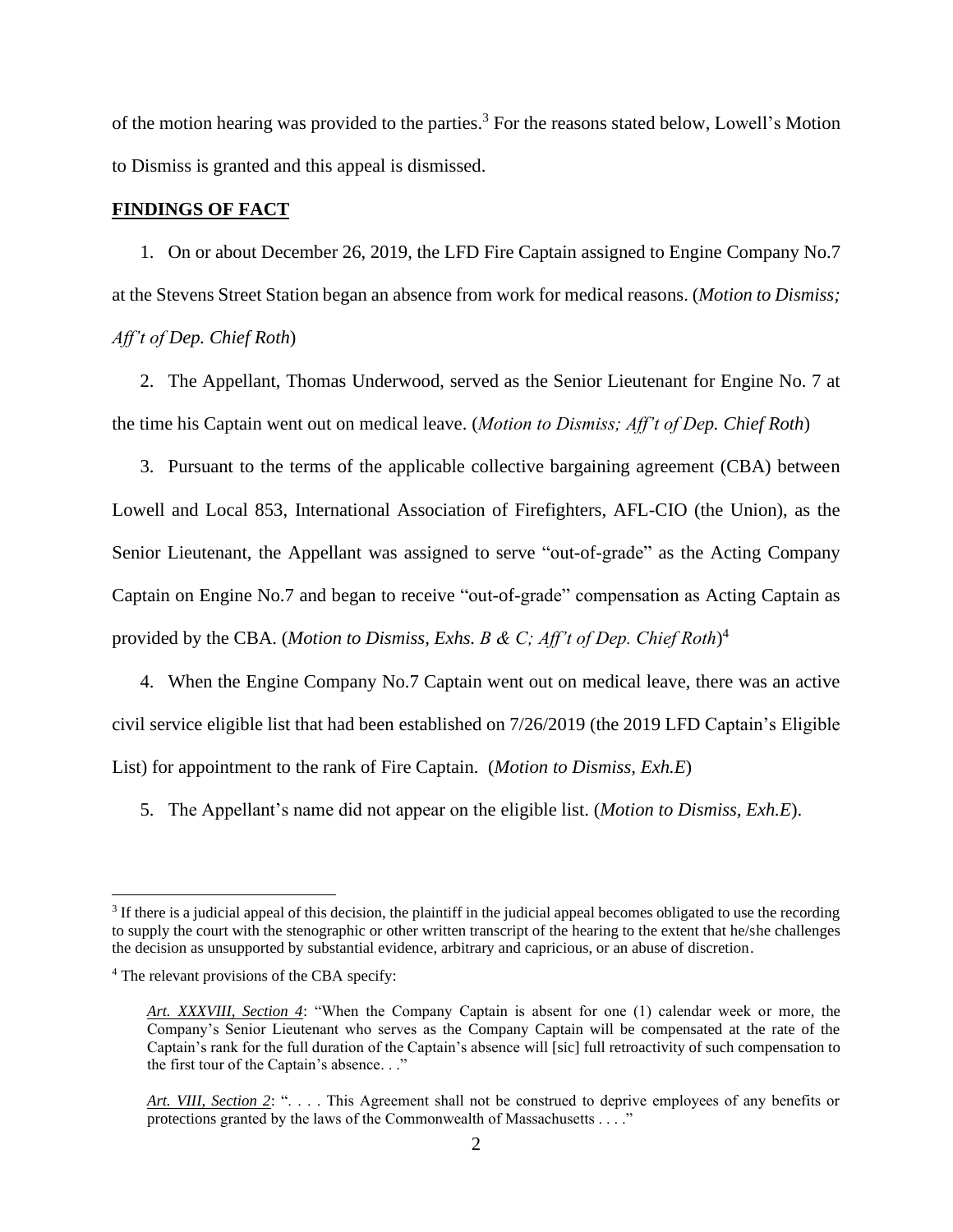6. On January 26, 2020, Lowell appointed the Lieutenant ranked first on the 2019 LFD Captain's Eligible List to rank of permanent Fire Captain to fill a permanent vacancy and appointed the second and third ranked candidates to the rank of Temporary Captain, one of whom was assigned to the continuing vacancy in the Captain's position on Engine No.7. (*Motion to Dismiss, Exhs H, I & J*)

7. Lowell's actions follow its prior practice of replacing the acting "out-of-grade" senior company officer by making a temporary appointment from the active civil service list after a 30 day absence of the permanently appointed officer. *(Motion to Dismiss, Exh.P; Aff't of Dep. Chief Roth*) 5

8. Upon the assignment of a Temporary Captain to Engine No. 7, the Appellant reverted to the rank of Lieutenant and his extra "out-of-grade" compensation stopped. (*Motion to Dismiss, Exh. N; Aff't of Dep. Chief Roth*)

9. This appeal ensued. (*Claim of Appeal; Motion to Dismiss, Exhs. K & L* )

#### **APPLICABLE LEGAL STANDARD**

A motion to dismiss an appeal before the Commission, in whole or in part, may be filed pursuant to 801 C.M.R. 1.01(7)(h). These motions are decided under the well-recognized standards for summary disposition as a matter of law—i.e., "viewing the evidence in the light most favorable to the non-moving party", the undisputed material facts affirmatively demonstrate that the nonmoving party has "no reasonable expectation" of prevailing on at least one "essential element of the case". See, e.g., Milliken & Co., v. Duro Textiles LLC, 451 Mass. 547, 550 n.6 (2008);

<sup>&</sup>lt;sup>5</sup> Lt. Underwood does not dispute that Lowell has followed the practice of replacing an "out-of-grade" appointment with a temporary appointment from the civil service list, but contends that the practice misconstrues civil service law and violates his rights under the CBA. (*Motion to Dismiss, Exhs. K & N; Appellant's Response to Motion to Dismiss*)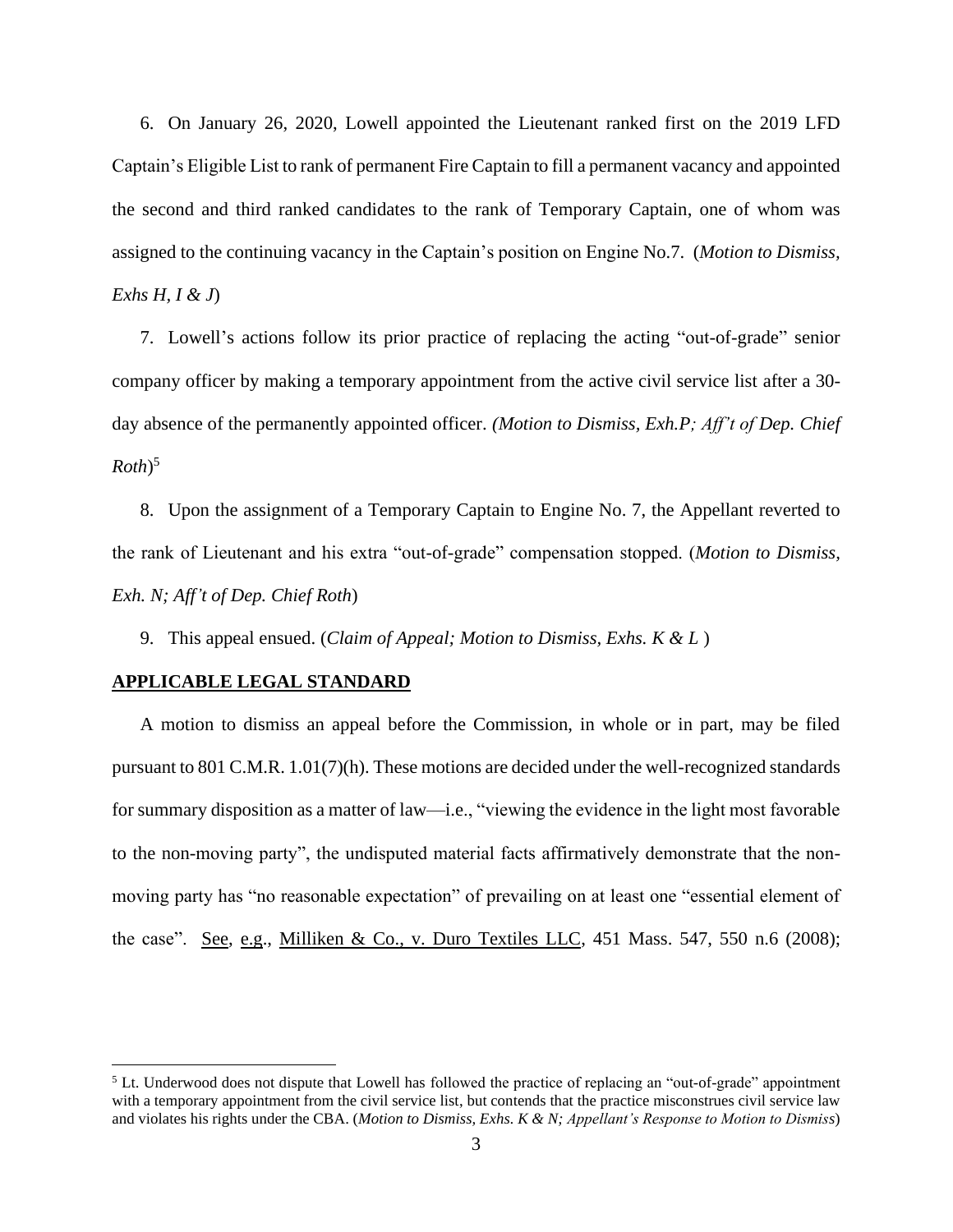Maimonides School v. Coles, 71 Mass. App. Ct. 240, 249 (2008); Lydon v. Massachusetts Parole Board, 18 MCSR 216 (2005).

## **ANALYSIS**

The Appellant has failed to establish that replacing him as an "out-of-grade" Acting Captain with a Lieutenant whose name then appeared at the top of the active Captain's eligible list has infringed on the Appellant's civil service rights in a way that would entitle him to equitable relief from the Commission. In fact, Lowell's practice to make a temporary appointment after a permanent officer has been out on medical leave for more than 30 days is fully authorized, if not required, by civil service law.

The core mission of Massachusetts civil service law is to enforce "basic merit principles" for "recruiting, selecting and advancing of employees on the basis of their relative ability, knowledge and skills" and "assuring that all employees are protected against coercion for political purposes, and are protected from arbitrary and capricious actions." G.L. c. 31, §1. See, e.g., Massachusetts Ass'n of Minority Law Enforcement Officers v. Abban, 434 Mass. 256, 259 (2001); MacHenry v. Civil Serv. Comm'n, 40 Mass. App. Ct. 632, 635 (1995), rev. den., 423 Mass. 1106 (1996). These requirements mean that, normally, all original and promotionally appointed candidates, whether permanent or temporary, must be selected according to their relative placement on an eligible list, which creates a rank ordering based on their scores on the competitive qualifying examination administered by HRD for the position, along with certain statutory preferences. See G.L. c. 31, §6 through §11 & §25 through §27; Somerville v. Somerville Mun. Employees Ass'n, 20 Mass. App. Ct. 594, 597 (1985). The appointing authority "retains the sole power to decide whether to fill vacancies on either a permanent or temporary basis." Id., *citing* Kenney v. McDonough, 315 Mass. 689, 693 (1944). See also Sabourin v. Town of Natick, 18 MCSR 79 (2005) ("A civil service test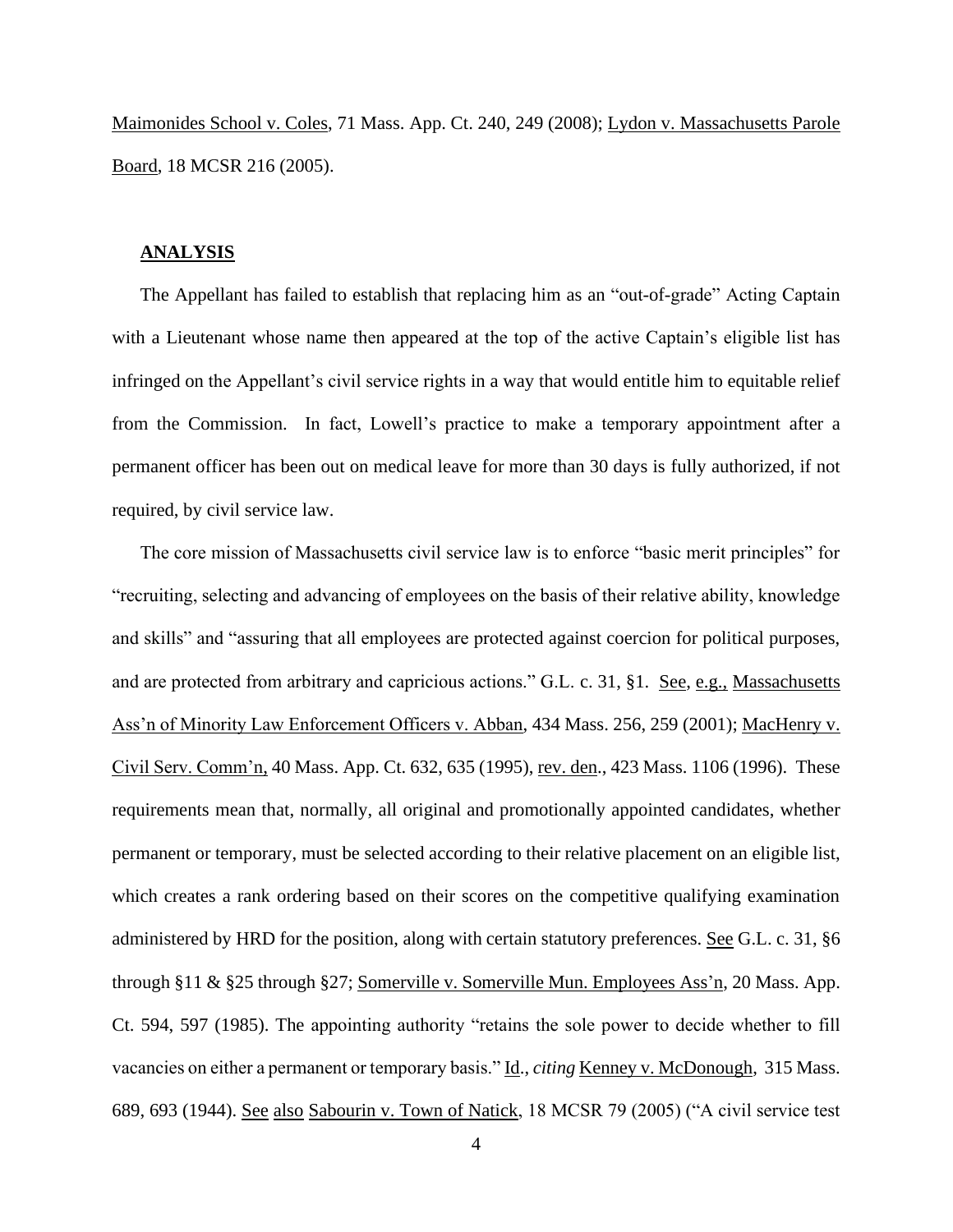score is the primary tool in determining relative ability, knowledge and skills and in taking a personnel action grounded in basic merit principles.")

A person who has not taken and passed a civil service promotional examination may be appointed to a civil service position in two circumstances: (1) a person may be "provisionally promoted" to fill a vacancy in a civil service position if there is no current civil service list containing the names of at least three persons who have taken and passed the promotional examination for the position; and (2) an appointing authority may make an "emergency" appointment of an employee for no more than thirty  $(30)$  days in any sixty  $(60)$  day period. See G.L. c. 31, §15 & §31.

Here, Lowell fully complied, as it must, with the requirements of civil service law. A "provisional appointment" was not authorized as there *was* a current eligible list from which promotions, either temporary or permanent could be made. By limiting the duration of the appointment of Lieutenant Underwood to an "out-of-grade" appointment of Acting Captain to a period of thirty (30) days, the maximum time Lowell was authorized by Section 31 of G.L. c. 31 to grant an "emergency" appointment, Lowell acted in compliance with the requirements of civil service law and gave effect, to the extent it could, to relevant CBA provisions. Art. VIII, Section 2, of the CBA does not permit Lowell to go further. See footnote 4, *supra*, and further discussion, *infra*.

The Appellant cites no authority to support his argument that Lowell has "misused" the authority of Section 7 of G.L. c. 31 to make a temporary appointment. As noted above, civil service law vests the appointing authority with full discretion to decide whether to treat a vacancy as permanent or to make a temporary promotion, or to make no promotion at all. E.g., Somerville v. Somerville Mun. Employees Ass'n', 20 Mass. App. Ct. 594, 597 (1985), *citing* Kenney v. McDonough, 315 Mass. 689, 693 (1944). In fact, civil service law has been construed to prohibit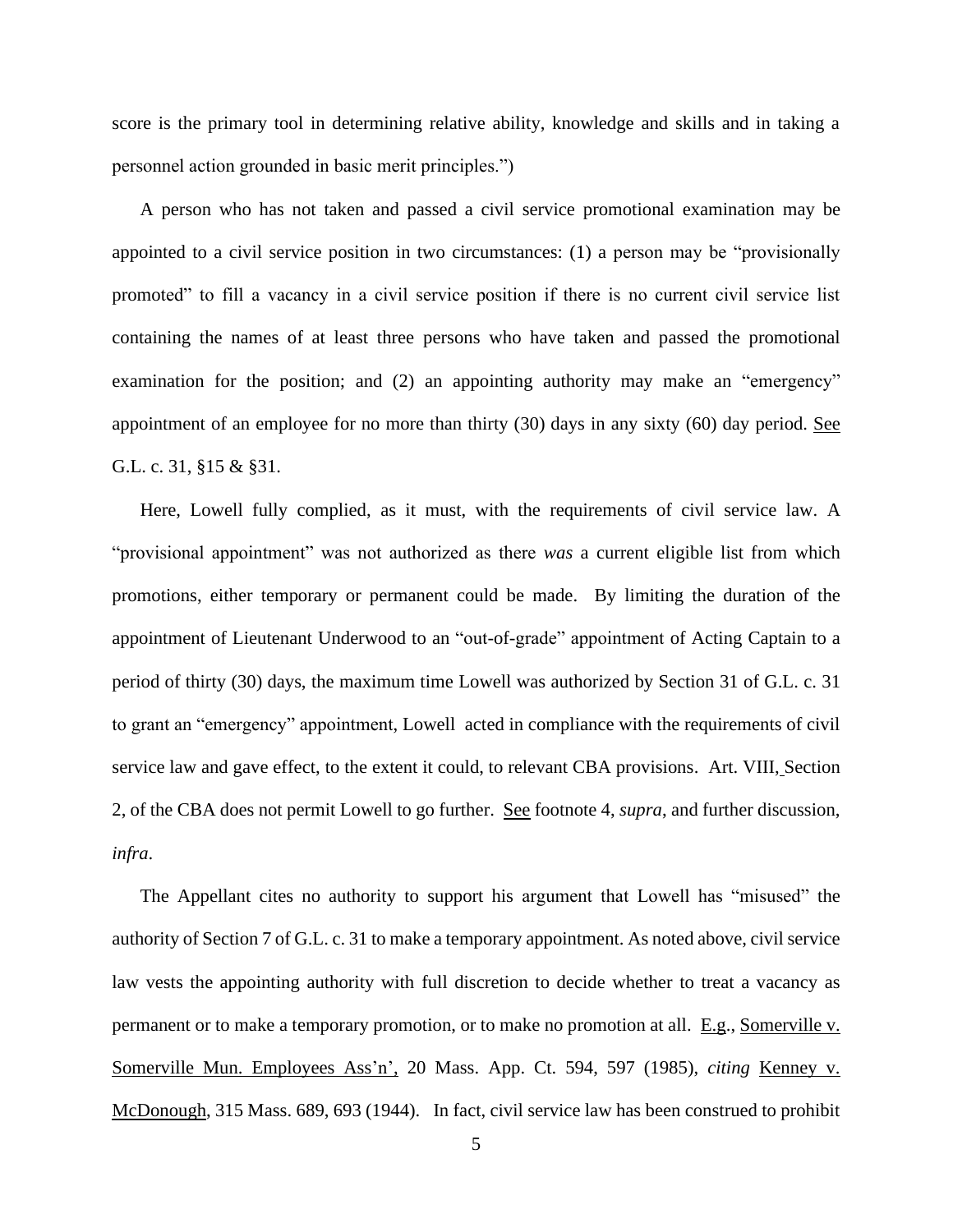the use of "out-of-grade" promotions for more than thirty (30) days when a current eligible list exists from which temporary promotions can be made. See Memorandum and Order, Kelley v. City of Boston Fire Dep't, Suffolk Sup. C.A. No. 12-571-H (8/5/2012*), Commission decision after remand,* 29 MCSR 176 (2016), *further appeal after remand*, Suffolk Sup. C.A. 1684-01233 (2018). Thus, by extending an out-of-grade appointment beyond thirty (30) days, when there was an eligible list from which temporary appointments can be made, Lowell would have impaired the civil service service rights of those Fire Lieutenants who, unlike the Appellant, had taken and passed the Captain's examination and stood in line for such a temporary or permanent promotion.

The Appellant's argument that the CBA requires that Lowell maintain his "out-of-grade" appointment "for the full duration of the Captain's absence" also lacks merit. As the CBA itself acknowledges, civil service law may not be superseded by a collective bargaining agreement and the requirements of Chapter 31 prevail over any provisions in the CBA that are inconsistent with civil service law. See G.L. c. 150E, §7(d); Local 1652, Int'l Ass'n of Firefighters v. Framingham, 442 Mass. 463, 477 n.15 (2004); School Committee of Natick v. Education Ass'n of Natick, 423 Mass. 34 (1996); City of Fall River v. AFSCME Council 93, Local 3117, 61 Mass. App. Ct. 404, 411 (2004); Leominster v. Int'l Bh'd of Police Officers, Local 338, 33 Mass. App. Ct. 121, 124- 125, rev. den., 413 Mass. 1106 (1992). Here, however, the provisions of the CBA are, and have been interpreted by Lowell in practice as, consistent with civil service law – the senior company Lieutenant may act "out-of-grade" on an emergency basis for the duration of a Captain's absence of thirty (30) days or less but, when the Captain's absence continues beyond thirty (30) days, and there is an active civil service promotional list from which temporary appointments may be made, the position must be filled in accordance with the requirements of civil service law, which require such appointments to be made, either permanent or temporary, from such list. To interpret the CBA in any other way would be inconsistent with civil service law.